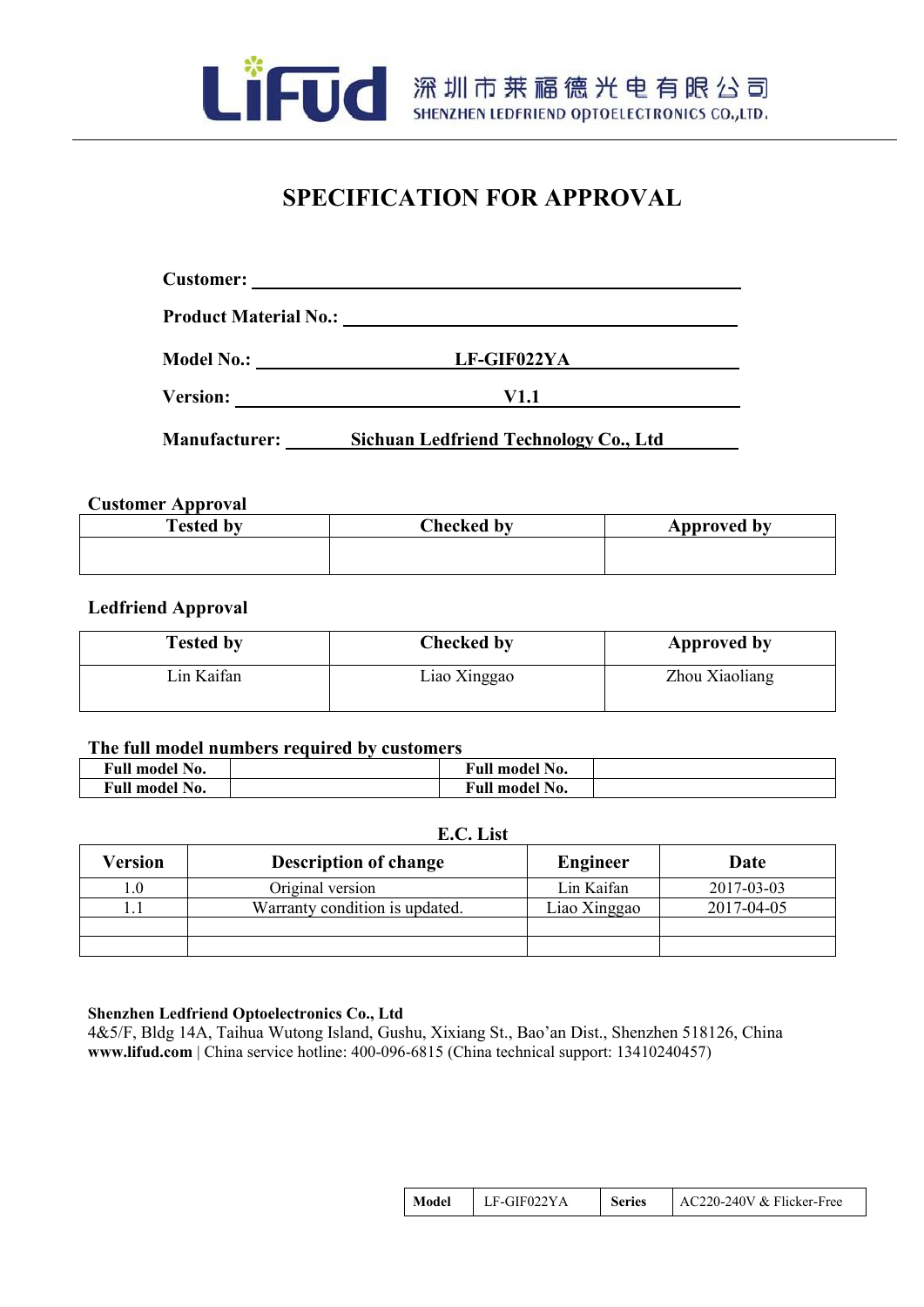

## **1. Product description**



#### **Isolated LED driver for class II LED luminaire.**

**Category**: AC220-240V, plastic case, flicker free

- **Properties**: flicker coefficient ≤1%, simple structure, active PFC, high PF, high efficiency, low THD
- **Application**: indoor office lighting, decorative lighting, commercial lighting and residential lighting

Warranty: 5 years (Please refer to the warranty condition.)

**Certificate**: ENEC, TUV, CE, CB, RCM, SAA, CCC



#### **2. Technical data**

|                                 | <b>Full model number</b>            | LF-GIF022YA0500H                                                                                                                                                                                                                                                                                                                                                                                                                                                                                                                                                                                                                                                                                                                                                                                                                                                                                                         | LF-GIF022YA0450H | LF-GIF022YA0400H |  |
|---------------------------------|-------------------------------------|--------------------------------------------------------------------------------------------------------------------------------------------------------------------------------------------------------------------------------------------------------------------------------------------------------------------------------------------------------------------------------------------------------------------------------------------------------------------------------------------------------------------------------------------------------------------------------------------------------------------------------------------------------------------------------------------------------------------------------------------------------------------------------------------------------------------------------------------------------------------------------------------------------------------------|------------------|------------------|--|
|                                 | Output voltage                      |                                                                                                                                                                                                                                                                                                                                                                                                                                                                                                                                                                                                                                                                                                                                                                                                                                                                                                                          | 25-40Vdc         |                  |  |
|                                 | Output current                      | 500mA                                                                                                                                                                                                                                                                                                                                                                                                                                                                                                                                                                                                                                                                                                                                                                                                                                                                                                                    | 450mA            | 400mA            |  |
| Output                          | Ripple voltage                      | < 1V                                                                                                                                                                                                                                                                                                                                                                                                                                                                                                                                                                                                                                                                                                                                                                                                                                                                                                                     |                  |                  |  |
|                                 | Current tolerance                   | $\pm 5\%$                                                                                                                                                                                                                                                                                                                                                                                                                                                                                                                                                                                                                                                                                                                                                                                                                                                                                                                |                  |                  |  |
|                                 | Time to light                       |                                                                                                                                                                                                                                                                                                                                                                                                                                                                                                                                                                                                                                                                                                                                                                                                                                                                                                                          |                  |                  |  |
|                                 | Temperature drift                   |                                                                                                                                                                                                                                                                                                                                                                                                                                                                                                                                                                                                                                                                                                                                                                                                                                                                                                                          |                  |                  |  |
|                                 | Line regulation                     |                                                                                                                                                                                                                                                                                                                                                                                                                                                                                                                                                                                                                                                                                                                                                                                                                                                                                                                          |                  |                  |  |
|                                 | Line regulation                     | 230Vac < 0.5S<br>±10%<br>$\overline{\pm 5\%}$<br>$\pm 5\%$<br>220-240 Vac (Max input voltage: 180-264Vac)<br>$47Hz - 63Hz$<br>0.2A Max<br>≥0.90/230Vac<br>$\leq$ 18%<br>$\geq$ 85%/230Vac<br>$\geq 85\%/230$ Vac<br>$\geq$ 84%/230Vac<br>I<60A/350uS@230Vac<br>Pin<1W<br>Max. output voltage (no-load voltage) 55Vdc<br>Hiccup mode (auto-recovery)<br>-30°C ~ +50°C<br>20-90%RH (no condensation)<br>-40°C ~ +80°C (6 months under the class I environment); 10-90%RH (no condensation)<br>86-106KPa<br>ENEC, TUV, CE, CB, RCM, SAA, CCC<br>I/P-O/P: $3.75$ KVac, $\leq$ 5mA, 60S<br>I/P-O/P: 500VDC, $>100M\Omega$<br>Comply with IEC61000-4-5(L/N:1KV)<br>Comply with EN55015, EN61000-3-2.<br>Comply with EN61000-4-2,3,4,5,6,8,11; EN61547.<br>Net weight: 74.5g ±5%/pc; 84pcs/ctn; 6.86kg±5%/ctn; Carton size: 39 x 29 x 21 cm (L*W*H).<br>IP20<br>5 years (Max. case temperature must not exceed $75^{\circ}$ C). |                  |                  |  |
|                                 | Rated input voltage                 |                                                                                                                                                                                                                                                                                                                                                                                                                                                                                                                                                                                                                                                                                                                                                                                                                                                                                                                          |                  |                  |  |
|                                 | Frequency                           |                                                                                                                                                                                                                                                                                                                                                                                                                                                                                                                                                                                                                                                                                                                                                                                                                                                                                                                          |                  |                  |  |
|                                 | Input current                       |                                                                                                                                                                                                                                                                                                                                                                                                                                                                                                                                                                                                                                                                                                                                                                                                                                                                                                                          |                  |                  |  |
|                                 | <b>Power Factor</b>                 |                                                                                                                                                                                                                                                                                                                                                                                                                                                                                                                                                                                                                                                                                                                                                                                                                                                                                                                          |                  |                  |  |
|                                 | <b>THD</b>                          |                                                                                                                                                                                                                                                                                                                                                                                                                                                                                                                                                                                                                                                                                                                                                                                                                                                                                                                          |                  |                  |  |
| Input                           | Efficiency                          |                                                                                                                                                                                                                                                                                                                                                                                                                                                                                                                                                                                                                                                                                                                                                                                                                                                                                                                          |                  |                  |  |
|                                 | In-rush current (peak<br>/duration) |                                                                                                                                                                                                                                                                                                                                                                                                                                                                                                                                                                                                                                                                                                                                                                                                                                                                                                                          |                  |                  |  |
|                                 | Typ. power input on<br>stand-by     |                                                                                                                                                                                                                                                                                                                                                                                                                                                                                                                                                                                                                                                                                                                                                                                                                                                                                                                          |                  |                  |  |
| Protective                      | No-load                             |                                                                                                                                                                                                                                                                                                                                                                                                                                                                                                                                                                                                                                                                                                                                                                                                                                                                                                                          |                  |                  |  |
| features                        | Short-circuit                       |                                                                                                                                                                                                                                                                                                                                                                                                                                                                                                                                                                                                                                                                                                                                                                                                                                                                                                                          |                  |                  |  |
|                                 | Working temperature                 |                                                                                                                                                                                                                                                                                                                                                                                                                                                                                                                                                                                                                                                                                                                                                                                                                                                                                                                          |                  |                  |  |
|                                 | Working humidity                    |                                                                                                                                                                                                                                                                                                                                                                                                                                                                                                                                                                                                                                                                                                                                                                                                                                                                                                                          |                  |                  |  |
| <b>Environment</b><br>condition | Storage<br>temperature/humidity     |                                                                                                                                                                                                                                                                                                                                                                                                                                                                                                                                                                                                                                                                                                                                                                                                                                                                                                                          |                  |                  |  |
|                                 | Atmospheric pressure                |                                                                                                                                                                                                                                                                                                                                                                                                                                                                                                                                                                                                                                                                                                                                                                                                                                                                                                                          |                  |                  |  |
|                                 | Certifications                      |                                                                                                                                                                                                                                                                                                                                                                                                                                                                                                                                                                                                                                                                                                                                                                                                                                                                                                                          |                  |                  |  |
|                                 | Hi-pot test                         |                                                                                                                                                                                                                                                                                                                                                                                                                                                                                                                                                                                                                                                                                                                                                                                                                                                                                                                          |                  |                  |  |
| <b>Safety</b> and               | Insulation resistance               |                                                                                                                                                                                                                                                                                                                                                                                                                                                                                                                                                                                                                                                                                                                                                                                                                                                                                                                          |                  |                  |  |
| norms                           | Surge level                         |                                                                                                                                                                                                                                                                                                                                                                                                                                                                                                                                                                                                                                                                                                                                                                                                                                                                                                                          |                  |                  |  |
|                                 | EMI                                 |                                                                                                                                                                                                                                                                                                                                                                                                                                                                                                                                                                                                                                                                                                                                                                                                                                                                                                                          |                  |                  |  |
|                                 | <b>EMS</b>                          |                                                                                                                                                                                                                                                                                                                                                                                                                                                                                                                                                                                                                                                                                                                                                                                                                                                                                                                          |                  |                  |  |
|                                 | Packing (weight)                    |                                                                                                                                                                                                                                                                                                                                                                                                                                                                                                                                                                                                                                                                                                                                                                                                                                                                                                                          |                  |                  |  |
| <b>Others</b>                   | <b>IP</b> level                     |                                                                                                                                                                                                                                                                                                                                                                                                                                                                                                                                                                                                                                                                                                                                                                                                                                                                                                                          |                  |                  |  |
|                                 | Warranty condition                  |                                                                                                                                                                                                                                                                                                                                                                                                                                                                                                                                                                                                                                                                                                                                                                                                                                                                                                                          |                  |                  |  |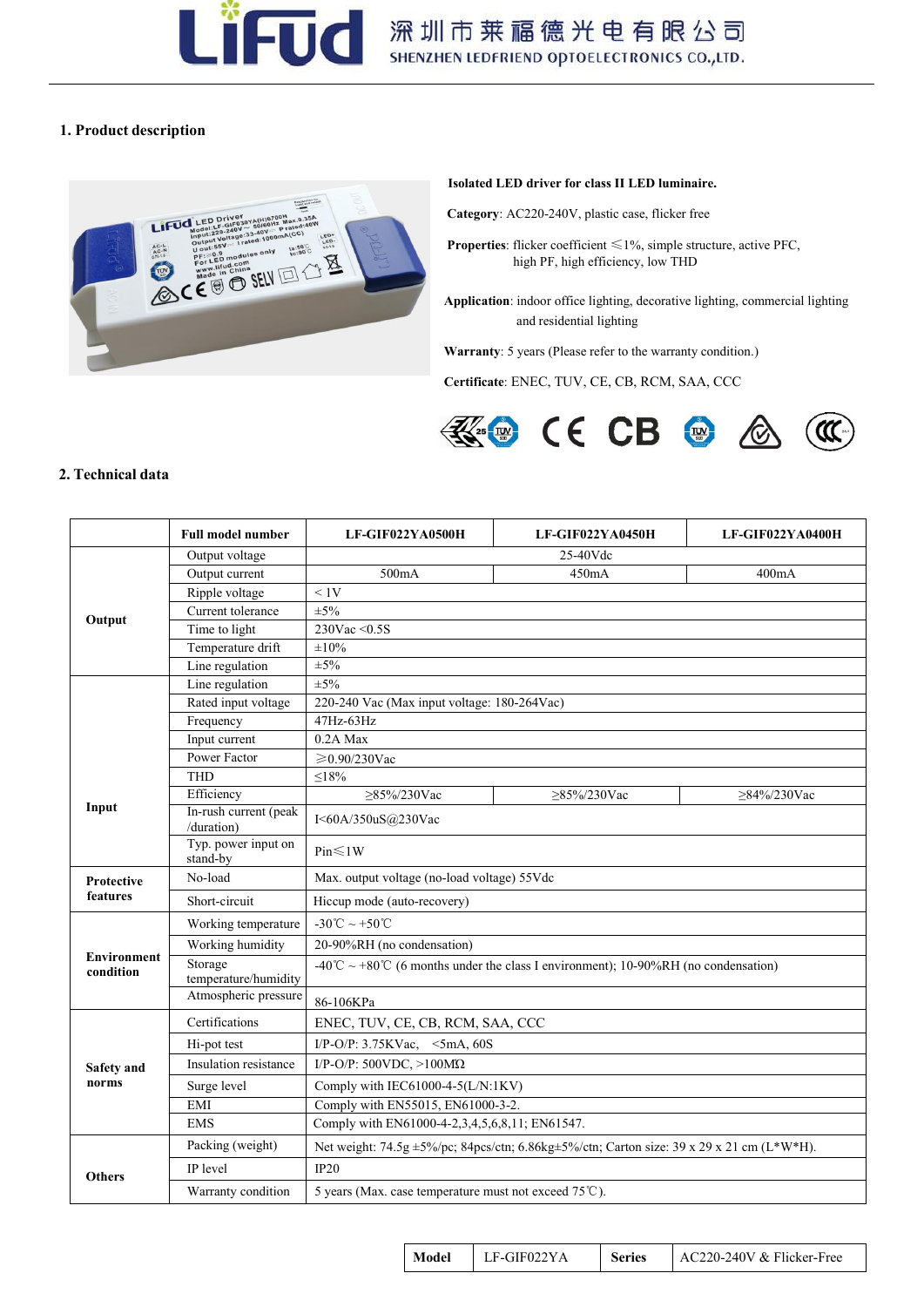

| <b>Testing</b><br>equipment | AC power source: CHROMA6530, digital power meter: CHROMA66202, Oscilloscope: Tektronix DPO3014, DC electronic<br>load: M9712B, LED board, constant temperature and humidity chamber, lightning surge generator: Everfine EMS61000-5B,<br>rapid group pulse generator: Everfine EMS61000-4A, spectroanalyzer: KH3935, hi-pot tester: TH9201B, flicker-free tester<br>(flicker-free coefficient tester) 60N-01, etc.                                                                                                                                                                                                                                                                  |
|-----------------------------|-------------------------------------------------------------------------------------------------------------------------------------------------------------------------------------------------------------------------------------------------------------------------------------------------------------------------------------------------------------------------------------------------------------------------------------------------------------------------------------------------------------------------------------------------------------------------------------------------------------------------------------------------------------------------------------|
| Test<br>conditions          | The parameters above including the power factor, THD, efficiency are all tested under the ambient temperature $25^{\circ}$ C and<br>humidity 50%, AC input 230V and 90% DC load.                                                                                                                                                                                                                                                                                                                                                                                                                                                                                                    |
| <b>Additional</b><br>Remark | 1. In the power supply circuit, it is recommended that the customer should install an over-under-voltage protection and<br>surge protection device to ensure the safety of using electricity.<br>2. The PC cover, shell, end caps used together with the LED driver inside the LED lamp must meet the UL94V-0 fire rating<br>level or above.<br>3. As a part of the LED lamp, the LED driver is not the only factor determining the EMC performance of the LED lamp. And<br>the EMC performance is also related to the LED lamp's structure and the wire routing. Thus we strongly recommend the<br>manufacturer of the finished LED lamp must re-confirm the EMC of the LED lamps. |

## **3. Product Referenced LifetimeCurve**

The curve below illustrates the driver's lifetime data when the LED driver's Max. case temperature reaches 40℃,50℃, 60℃, 70℃,80℃ and 90℃.



## **4. Dimensional Drawing (unit: mm)**